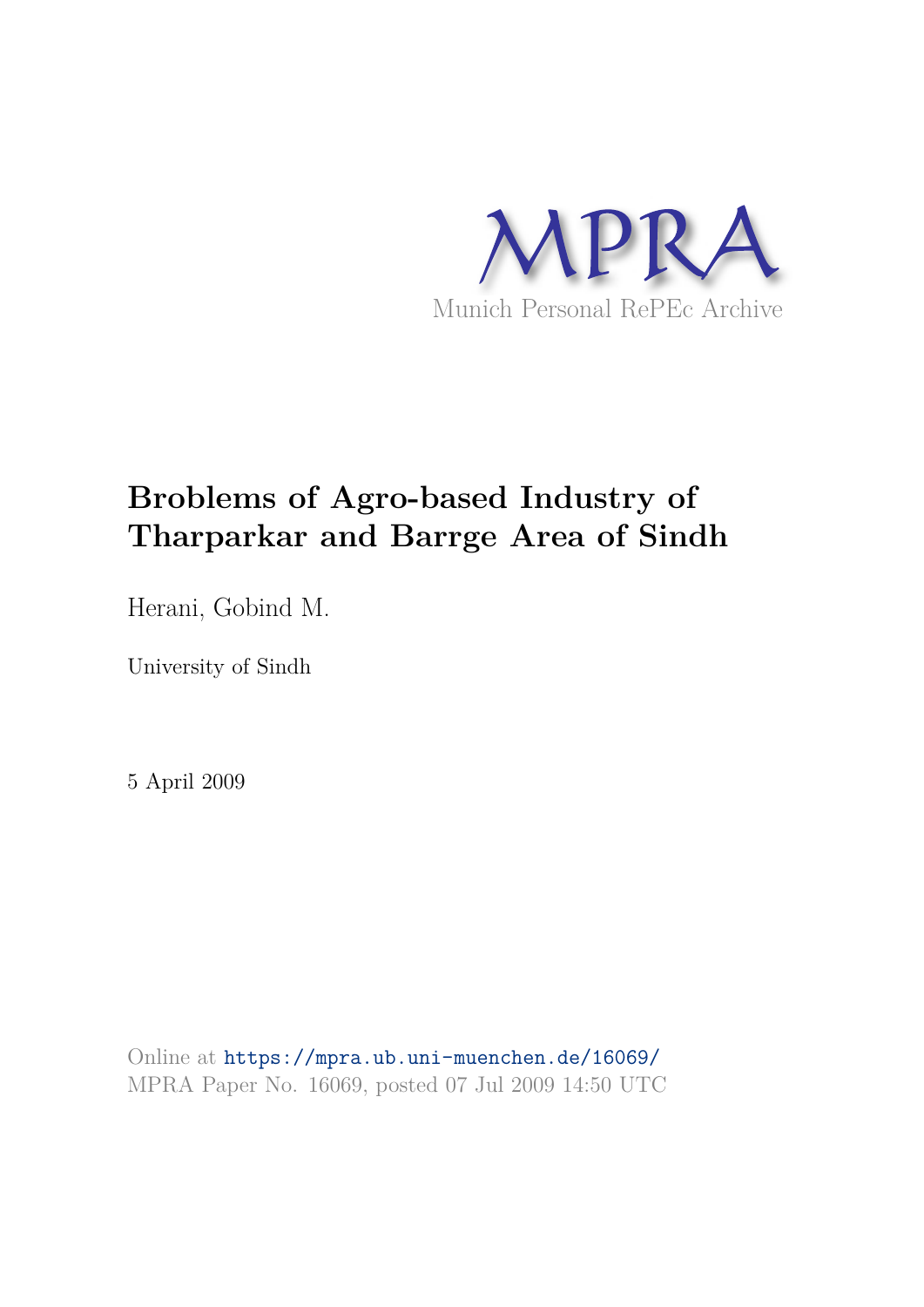# BROBLES OF AGRO BASED INDUSTRY OF THARPARKAR AND BARRGE AREA OF SINDH

Gobind M. Herani

Khadam Ali Shah Bukhari Institute of Technology

#### Abstract

This study is about problems of agro-based industry of Tharparkar and barrage area of Sindh, and fifth chapter of the thesis of Ph.D submitted in 2002. In this study problems faced by agro-based industry are discussed. Main topics of the study are: Crops, Noncrops, Livestock, Fishing, Poultry and Edible oil Secondary data from different resources is collected to indicate the problems of agro-based industry. Purpose of the study was to give the complete picture of problems of the study for proper occlusions and recommendations for policy maker to get the Tharparkar better economically and socially. Study reveals that Thar depends on livestock and not corps People of Thar are poor and they have strong attachment with in the crops. In spite of uncertainty of rain people like it and take risk. Dairy products are not so income generating due to the fact that milk taken out butter is used for personal nutrition and somewhat for saleable; and there is no market for sale in villages. However poultry farm system does not exist only few people rare it in informal way. A barrage area is more developed than Thar. From all these discussions it is clear that only livestock is main agro-based industry and source of income for Thar. However in future if developed may increase income and alleviate poverty**.** 

Keywords: Problems; Agro-Based Industry; Livestock; Rangeland Plantation; Tharparkar JEL Classification: D13;D18;D24;D31;H51;H52;H53;I38;O47;P17;P21;P28

# **CHAPTER-V**

## **PROBLEMS OF AGRO BASED INDUSTRY**

#### **I. Barrage Area of Sindh**

# **A. Crops (Sustainable Source of Income**)

# **1. Agricultural Crops**

 Crops are sustainable source of income in barrage area of Sindh. Agriculture is the backbone of Pakistan's economy. River Indus irrigates the land of this area. As described in agricultural activity and according to PTV programme on December 5th, 2000, General Manager WPDA said, "the flow of water in country's major rivers, has also marked a rapid decline, for this activity riverine water is required which is in decline since last ten years. Reservoirs of Mangla and Tarbella are decreasing day by day. Overall decline in two major reservoirs Tarbella and Mangla is 60 percent. Adding the situation critical, Secretary Irrigation Punjab Javed Majeed in the same PTV programme said that presently Pakistan is in the grip of repeated dry years. The situation has promoted water shortage conditions to the disadvantage of the agriculture sector. This situation is emerging because country does not have required number of water reservoirs to store maximum amount of water during wet years, which goes waste into the sea. Even in dry years a large amount of water flow into the sea due to shortage of reservoirs, he added." $(1)$ 

 Many landlords have installed the tube wells the level of under ground water is also going to be down and at the same time it is saltish which creates problems and salinity increases due to this saltish water. Another problem is leveling of soil of those areas where there is no light and wherein farmers cannot install tube wells. The installation of generator is costly and increases the expenditure. Small landlords become dishearten due to lack of investment. All these indicators show declining trend in this field.

## **2. Crops Fruits and Vegetables**

Following are the main problems:

-

a). There is no proper arrangement of cold storage. Therefore lots of production gets spoiled.

<sup>1.</sup> Dogar Brothers, To Wards Pakistan Economy for banking and finance services commission and other competitive examinations. (S.M. Dogar, M.A & dia 1994,Zahid Bashir Printers Rasheed Road, Lahore) p.127.

*A Comparative Study of Agro-based Industry of Tharparkar with Canal Barrage Area Sindh (1988-2000), Suggested Techniques Leading to an Industrial Economy, PhD Theses, Department of Economics, University of Sindh, Jamshoro, April, 2002, Chapter-5. By: Gobind M. Herani*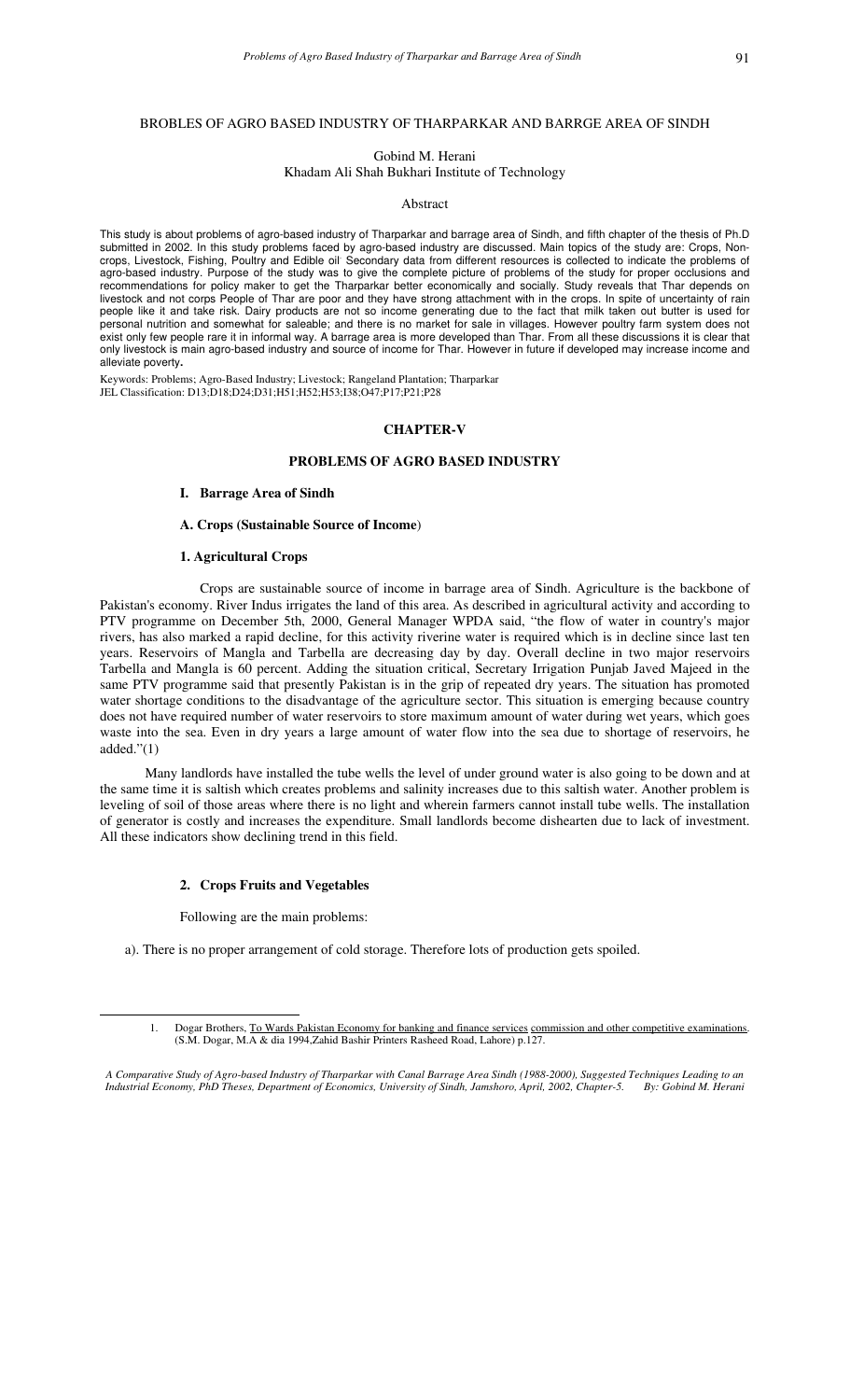- b). There is no prediction about rates
- c). There is no security of rates.
- d). There is no proper re-search for suitable species.

## **B. Livestock (As a Sustainable Source of Income)**

## **1. Domestic Livestock Farming**

It is sustainable source for income generating " livestock contributes as about 34 percent of the value produced by agriculture sector." (2) Principal produces are milk, beef, mutton, poultry and wool. As agriculture activity becomes affected, then this sector automatically becomes affected, resulting in decrease of numbers of livestock. People in the drought and famine conditions sale their livestock to meet their daily life requirements. Health care facilities are not enough in rural areas. There is no awareness of health care. Farmers are not aware about special species, which are more productive. Some farmers are so rigid and they follow old traditional methods for raring and they do not follow the new methods and technology. Farmers do not use new methods of Semenation. Transport, road, middle man, desertification due to scarcity of rain and riverine water, lack of awareness and lack of investment for further improvement, loss in crops, lack of proper government encouragement, lack of use of new technology; all these are the indicators of problems for the improvement of livestock.

#### **2. Fish Farming**

Following are the main problems:

- a). There is lack of water and some times, some types of diseases spoil it.
- b). Saltish water also spoils it.

# **3. Poultry Farming**

Following are the main problems:

- a). Health care is needed
- b.) There is no preservation of meat.
- c.) There is no proper arrangement of export facilities.
- d.) There is no proper arrangement of allotting plots for farming.

#### **C. Dairy Products**

In barrage area, the dairy farming is not in improved form. There are so many reasons of it. SDFA is also not taking much interest in the prosperity and progress.

According to business recorder's news items appeared on October 26, 2000 the government officials are also not serious to develop it and proper work is not being done and they favour their own favorite. (3)

Other indicators are lack of finance, awareness of species, lack of milk, butter and ghee preservation, transport, roads, natural environment for the livestock growth, lack of NGOs involvement, use of bio-technology and rigidity of farmers to not accept the new species etc. Due to these indicators dairy farming is not improving.

#### **D. Non-Crops**

## **1. Non-Crops Vegetation**

In non-crops vegetation of rangeland and naturally grown grasses, herbs, shrubs and trees are included.

As described in natural environment the water is in scarcity and it is in declining since last ten years. Storage of big reservoirs is also decreasing. (4) Rainfall is also not regular and enough for the rangeland which is actual meadow for the livestock. Due to lack of water in the field, main crops also show-declining trend. Along with these factors, there are some other indicators. For example special fencing around the rangeland, salinity, introduction of new researched grasses, herbs, shrubs, and trees, which require little water; lack of introduction of drip water irrigation for plants, nutrition studies, lack of introduction of latest biotechnology, pressure of population by using fuels and timber etc.

All these are the indicators for the decline of non-crops, which results in the desertification and loss in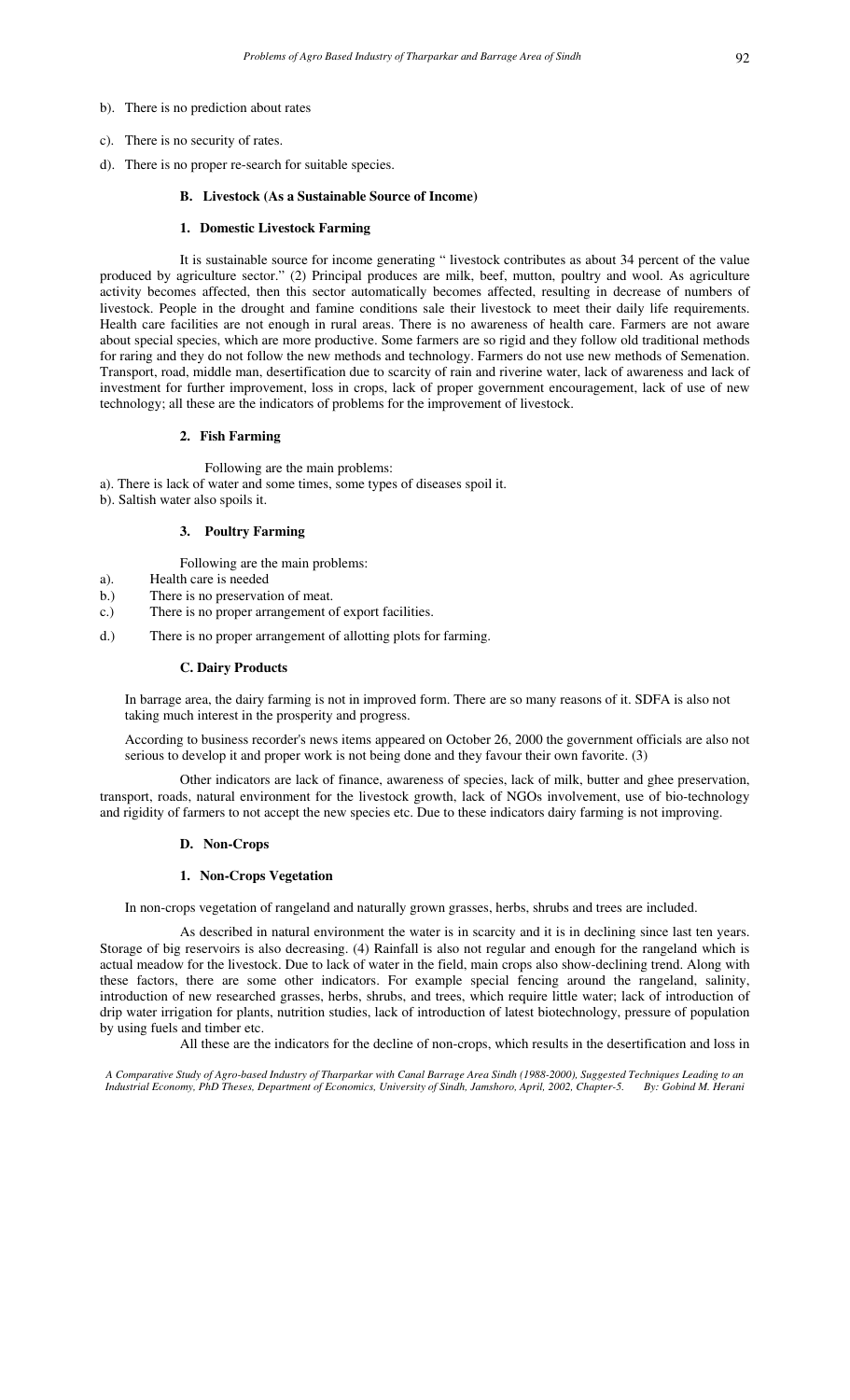natural vegetation.

# **2. Non-Crops Fruits and Vegetables**

In barrage area there are no fruits and vegetables in non-crops.

## **E. Edible Oils**

The edible oils are extracted from the seeds of Cotton, Soyabean, Mustard, Sunflower, etc. All these produce are of agriculture, but agriculture activity is declining day by day, and also it is the problems with edible oils.

## **F. Mills**

Following are the main problems:

- a). There is need of loans to mill holders.
- b.) Some times, proper raw material is not available.
- c.) Raw material is costly.
- e.) Labors are not secured that is why they do not work heartily.
- f.) Decline of water, results decline of raw material for mills.

#### **II. Tharparkar**

## **A. Crops (Non-Sustainable)**

# **1. Agricultural Crops**

As we know that Tharie's life depends on livestock and agriculture. It is also observed that the rainfall is very low in Thar since so many years.

As rain is not confirmed source of water, so, agriculture crops are not confirmed source of income generation. In some areas such as "Vat" area, under ground water is available; but people are not aware of taking it out and use for the agricultural purpose; only few people use dug wells and do agriculture, in very small area. Except some areas of Nagarparkar and one deh (some area) of barrage area whole Thar entirely depends on rain.

# **2. Crop's Fruits and Vegetables**

## **a). Water Melon**

Following are the main problems:

- (1). Rain is not regular that is why estimated output cannot be predicted.
- (2). Fruit cannot be supplied to towns / cities / urban market due to ill transportation and marketing methods.
- (3). Seed species are not selected for purpose of preservation for much time without cold storage.
- (4). Some varieties are hard inside and remain for much time but their taste is not good.
- (5). Hybrid seed should be selected.
- (6). Farmers do not regularly do sweetening process (local traditional way of sweeting fruit).
- (7). There is no market re-search.
- (8). Big size quality seed is not selected.

## **b). Melon**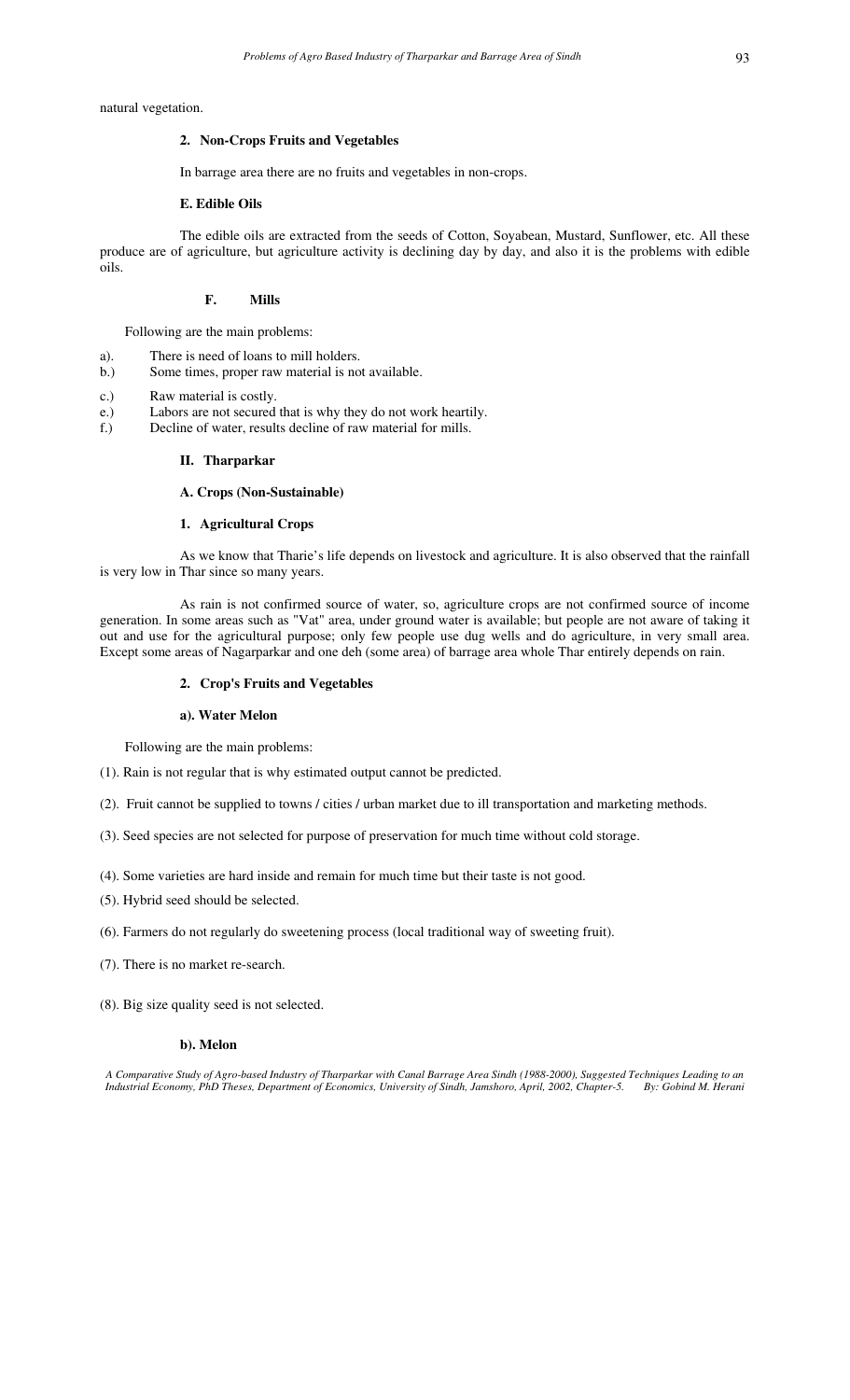Following are the main problems:

- (1). This is very soft and difficult to store because it gets destroyed at the time of storage and loading.
- (2). Difficult to supply to cities with in time.
- (3). It requires boxes like tomatoes, mangoes etc. that people do not use.
- (4). Transportation / Communication / infrastructure is not there.
- (5). Advertisement is not done in cities.
- (6). Market is not searched in cities.
- (7). People are not aware of economic importance.
- (8). People think it should not be sold in market.
	- (9). Training is not given to farmer's family to cut the surplus for drying process for vegetable.

# **c). (Hanzel/Tooma/Meho)**

Following are the main problems:

- (1). No transportation and communication system is available.
- (2). No market of dry vegetable is in local and city market.
- (3). Drying and preserving method are tradition.

# **d). Guar Phalli (Pod)**

Following are the main problems:

- (1). It is difficult to collect the pods (Phallies) in sufficient quantity.
- (2). Selected seeds are not sown for large production.
- (3). There is no demand for it in the local market.
- (4). Local market is not connected to towns and cities

## **B. Livestock**

## **1. Domestic Livestock Farming**

Following are the main problems:

(1). Livestock is main source of income generation and "23 percentage of Tharies families depend on livestock, 22 percent families depend upon livestock 50 percent" (see table-7.18 primary data). As in Thar there is no surety of rain, due to which there is problem of fodder.

(2). There is no proper system of preservation of fodder in the monsoonal season.

(3). No Proper arrangement of husbandry is available.

(4). According to the people, even during marriages there is no use of meat, so it is the one of the factors of less demand of livestock.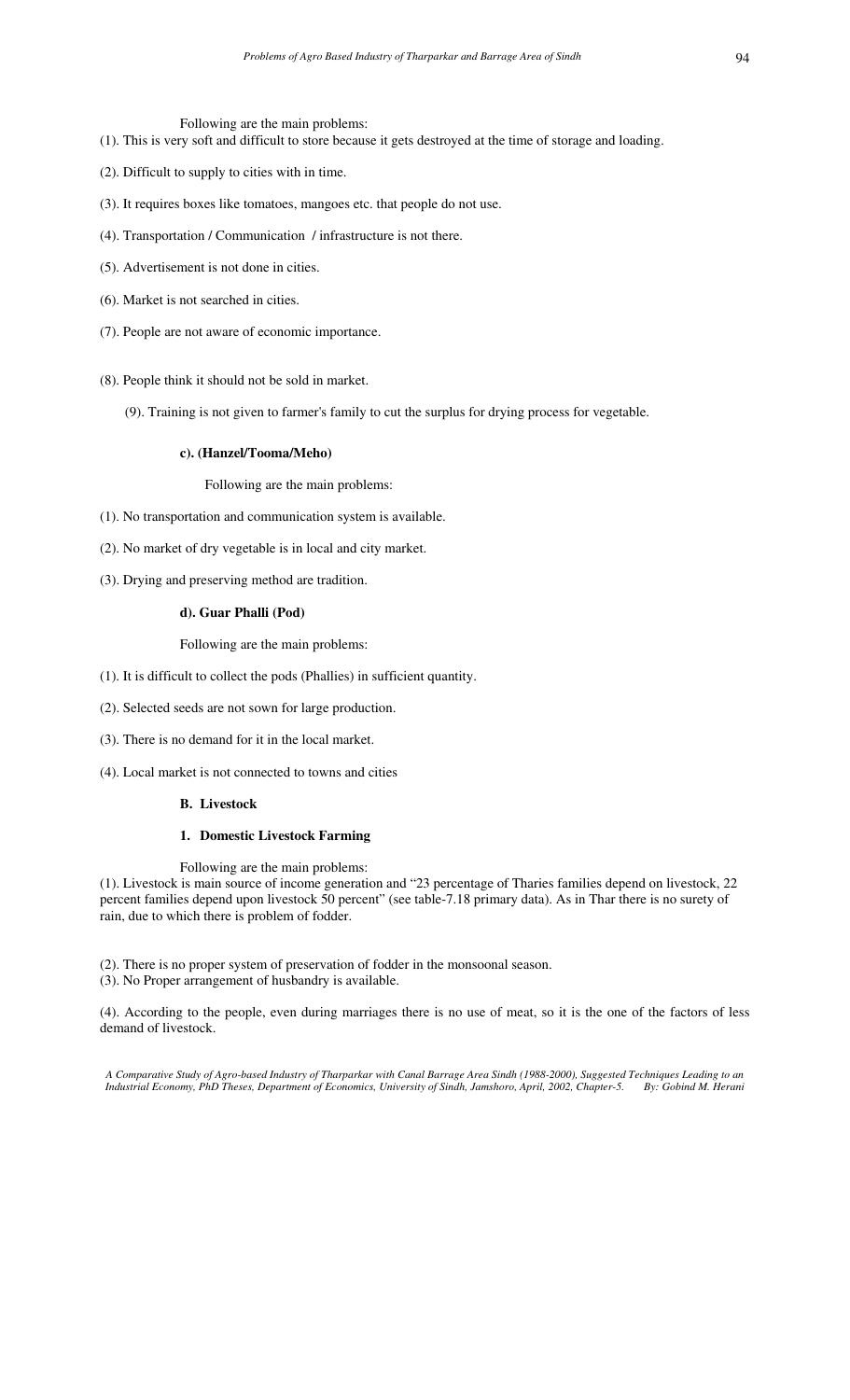(.5). There is no network of roads, therefore, the transportation of fodder from barrage area, on the one hand and that is expensive on the other hand.

# **2. Fish Farming**

There is no fish farm in Tharparkar

# **3. Poultry Farming**

Following are the main problems:

- a). There is no proper farming.
- b). No light is available.
- c). No awareness is there for large-scale farming.
- d). There is no need of meat in local market.

# **C. Dairy Products**

Following are the main problems:

- 1. To sell the produce is somewhat difficult due to middleman.
- 1. There is no road network that is why people cannot reach to market to sell their produce at reasonable rates.
- 2. People are not aware about milk products like Paneer, Cush and Joshanda (milk product).
- 3. There is no preservation system of milk, butter and ghee.

#### **D. Non-Crops**

## **1. Non-Crops Vegetation**

Following are the main problems:

a). It is the main facilitator to livestock and for human beings.

b). Due to scarcity of rains rangeland is also getting affected and promote desertification.

c). Other main problem is that people cut the trees for timber and fuel and other domestic purpose due to lack of awareness.

d). There is no proper arrangement of awareness of planting new plants at the required level.

e). Government is not taking special steps for rangeland.

# **2. Non-Crop's Fruits / vegetables**

## **a). Chibhar**

Following are the main problems:

- (1). They are not advertised out side of Thar
- (2). Good selected species are not grown up.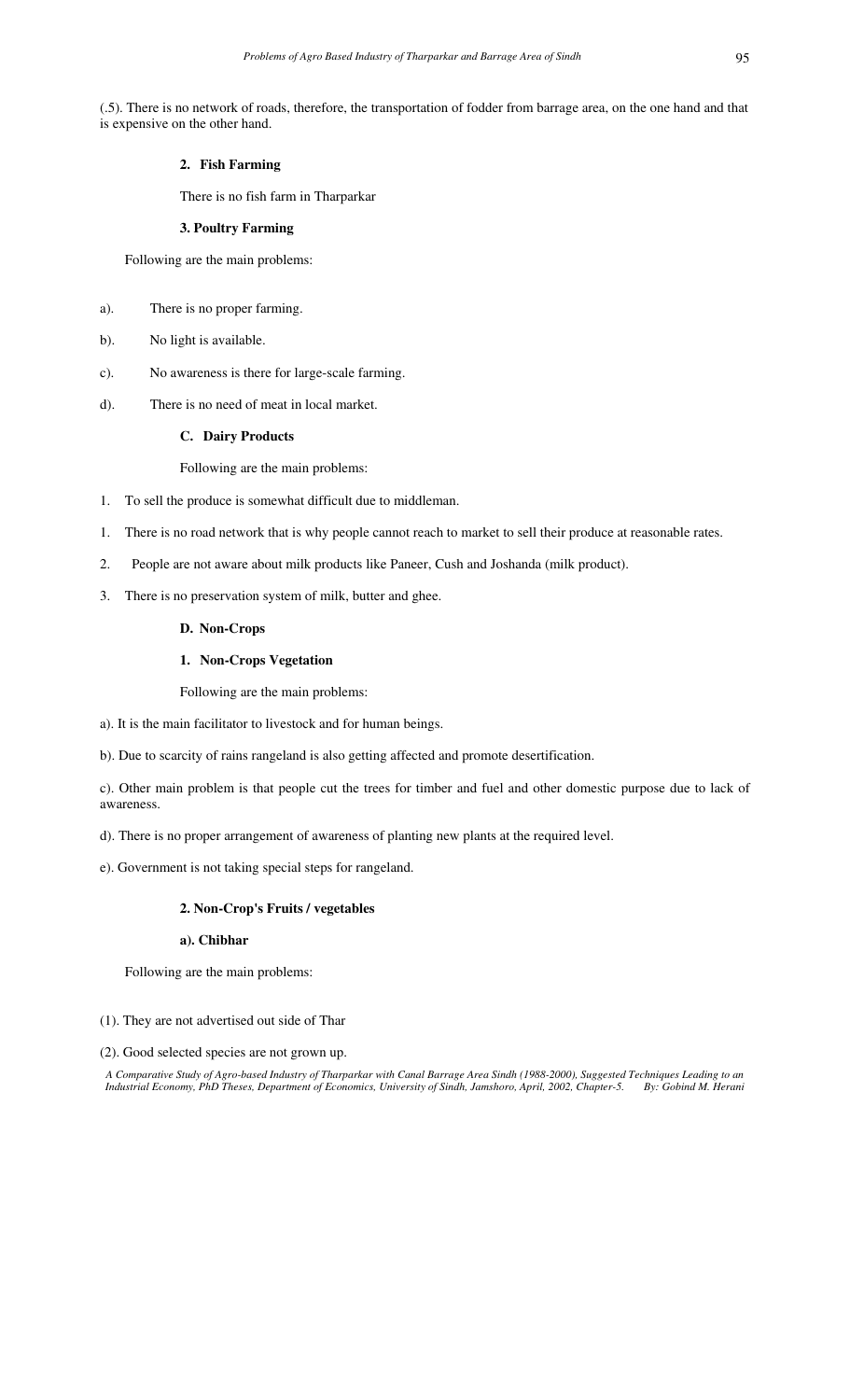- (3). They are not aware of economic benefits.
- (4). No proper arrangement for cold storage is available.
- (5). No modern preserving methods are applied.
- (6). No other market is available.

## **b). Salvadora oleioides (pilo)**

Following are the main problems:

(1). Fruit is very small in size that is why it is difficult to collect.

(2). In connection of collecting fruits any body can collect fruit of the field of any body.

(3). People wander in search of trees and when they reach there, find, them harvested.

- (3). Due to no mastery, people waste their time.
- (4). Species are not selected this results low yield.

## **c). Capparis aphylla (kirur)**

Following are the main problems:

- (1). There is no master of this plant, in connection of collecting fruits.
- (2). They are not looked after.
- (3). They are not considered as an income generating.
- (4). They are going to be destroyed by cutting.

# **E. Edible Oil**

Following are the main problems:

- 1. There is no proper awareness of extracting oils from seeds, which are in Thar.
- 2. Crops and non-crops are not in progress, so it is difficult to collect seeds and extract oil.

# **F. Mills**

There is no milling in Thar except some small flourmills.

## **III. The Socio-Economic, Political, and Cultural Problems**

This material is taken from Internet and is concerned with studies of Indian Thar Rajhistan. Since the conditions of the Pakistan's Thar are nearly same. The culture, the situation, the soil fertility, customs traditions and way of thinking are also same. So after little consideration the Socio-Economic, Political, and Cultural Problems are given here. These conditions also indicate and represent the conditions of the areas of this study and these are given bellow:

## **A. Social Distance and Socio-Economic Interaction among Castes**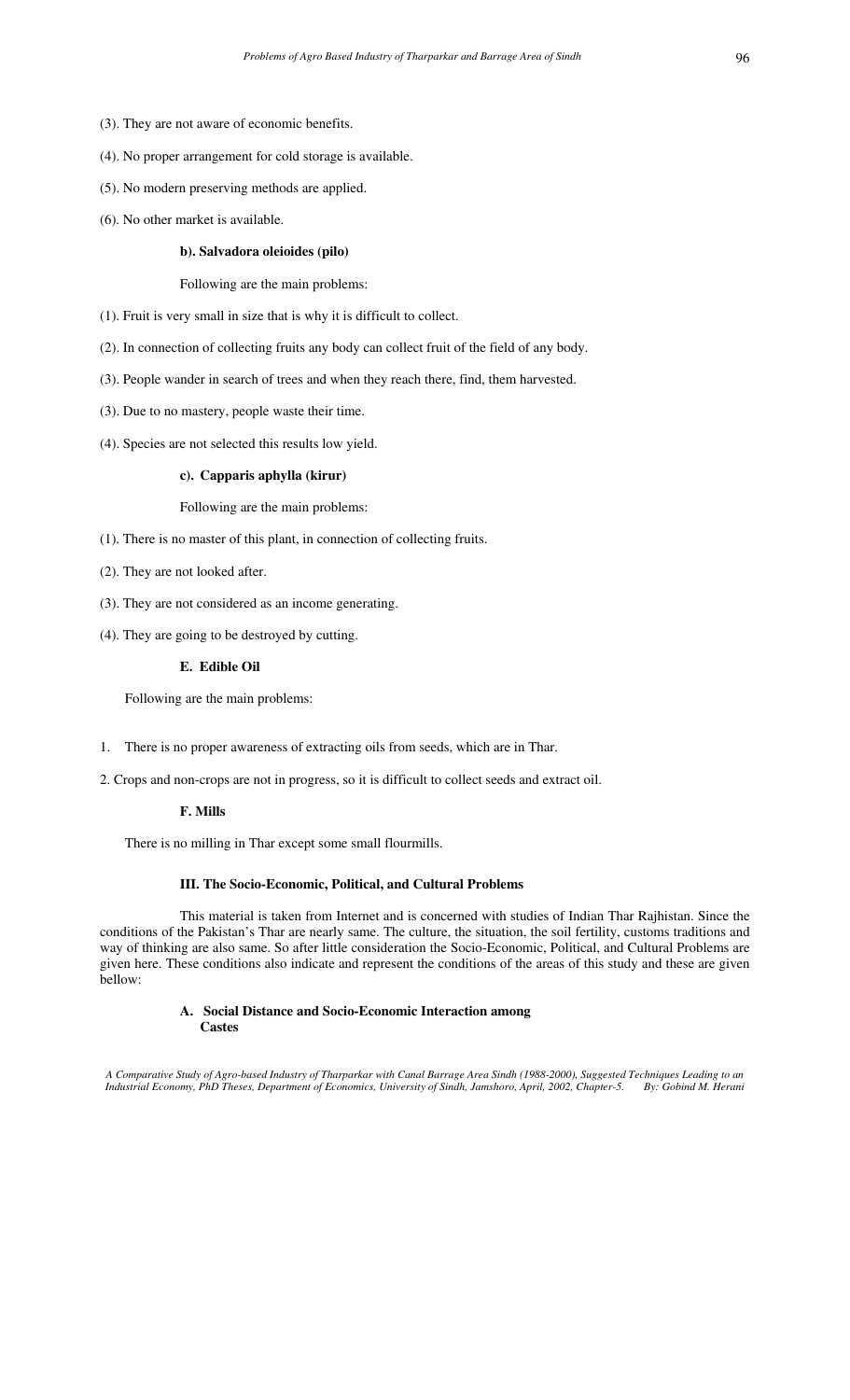The amount of social distance and socio-economic interaction among castes varies regionally and among communities. This is, because of the number, importance, privileges, and obligations of each caste tend to differ from place to place. Another variable is the interrelationship between caste and economic stratification. Caste and class should not be viewed as two exclusive or even distinctive concepts, since the two often overlap and are related. Many times a village's dominant caste (or castes) holds power not only by virtue of its position within the traditional social hierarchy but also because of its control over strategic resources such as land and water. Differences in wealth also exist between members of the same caste.

## **B. Economic Inequalities**

Economic inequalities are an important source of division with in sub-continent communities. Gradations of wealth are present even in the poorest communities.

These minor differences in property and income may result in sharply differentiated life-styles in terms of housing, dress, education, manner of speech, and political power. Economic inequalities in rural areas are usually based upon and measurable by, differential access to land, with the quality of land and access to water important variables. The type and number of livestock is another source and indicator of wealth differences. Holding lucrative sources of non-farm income, such as from money lending, trade, or steady salaried employment, is another source of economic differences

## **C. Capital-Intensive Forestry Problems**

There are other problems with the strategy of afforestation based on capital-intensive forestry by wealthy landowners, in the absence of any effective participation by less wealthy community members, and if tree planting continues to be highly profitable, than a process of income and land concentration could occur. Besides the financial gain available from the tree crops, the ability to improve formerly economically marginal lands through afforestation may increase land values, creating incentives for entrepreneurs to accumulate land. Unable to compete with the large landowners' greater access to capital and inputs such as irrigation, smaller and poorer landowners may decide to sell out their holdings. While such a scenario may appear, gloomy, or slightly far-fetched, the history of "development," whether in arid rural sub-continent or elsewhere, is sometimes characterized by the accumulation of wealth by few and the dispossession of the poor. (For example, see Pearse 1980, Griffin 1979). Given the nature of existing socioeconomic and political inequalities in the countryside, the capitalization of forestry, like the capitalization of agriculture, could have the unintended consequence of concentrating land and wealth.

# **D. Economic and Political Inequalities**

Economic and political inequalities can also pose problems for community-based or social forestry strategies. Officially, a democratic political structure exists at the local level. Administrative power is held by elective corporate councils, the local organization, at the village, Taluka (sub-district], and district levels, Scheduled castes and tribes, as well as women, are represented. Local organizations undertake and control many activities in the areas of agriculture, education, and health that relate to rural development, including regulation of community lands. Although designed to carry the benefits of development to all villages and their members equally, in some cases an inequitable distribution of funds and other benefits flow to those individuals, families, castes, or factions that dominates the community. Instead of narrowing the gulf between groups, the implementation of policies may occur in such a way as to accentuate them.

# **IV. Conclusion**

From the detailed study of the chapter it is concluded that agrobased industry has got lots of problems. Out of them one and main is irrigation water. In Thar it is only rainfall and in some areas of Nagarparkar and 'Vat' some dug wells are used for limited irrigation. In barrage area is also problems of water and at the same time proper distribution too. Force full landlords take lion's share. The flow of water is decline since last ten years in river Indus. It is also due to less rainfall. Lack of awareness, rigidly to cultural crops and livestock, lack of use of biotechnology, transport, roads, middle main, desertification due to scarcity of rain fall, lack of awareness for alternate search and lack of proper guidance in the field are the main problems.

The market for livestock products is not available over here, at large scale and in an organized manner, both in Tharparkar and in barrage area. Dairy production are not packed, preserved and standardized for export. Market of dairy products in Thar is negligible.